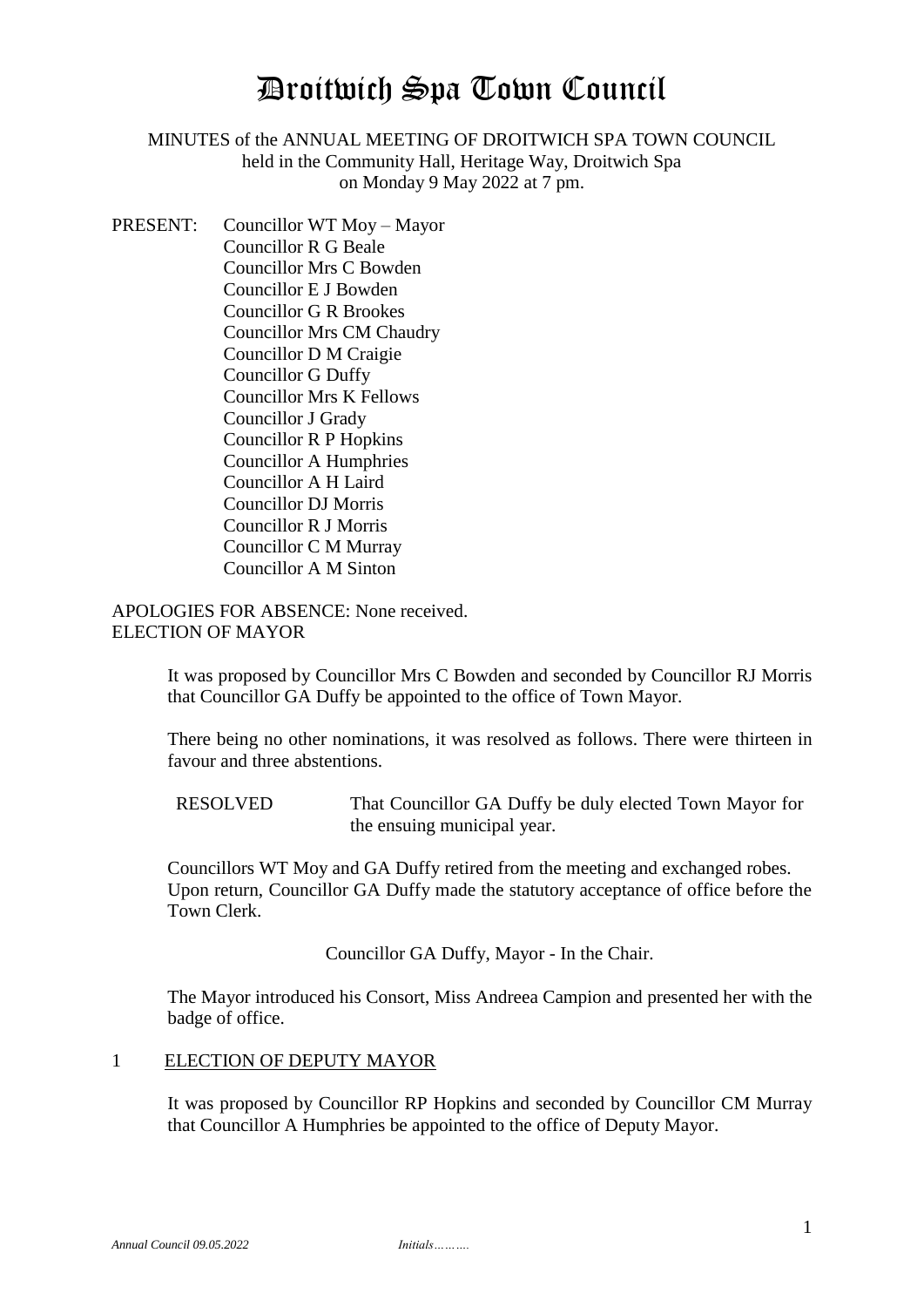It was proposed by Councillor Mrs J Chaudry and seconded by Councillor J Grady that Councillor Mrs K Fellows be appointed to the office of Deputy Mayor.

There being two nominations these were voted on in the order received. For Councillor Humphries there were two in favour and for Councillor Mrs Fellows there were thirteen in favour.

Councillor Mrs K Fellows signed the acceptance of office before the Town Clerk and then the Mayor presented her with the Deputy Mayor's badge of office. Councillor Mrs Fellows introduced her consort – Mr Derek Fellows and the Mayor presented the Deputy Mayor's Consort badge.

#### 2 VOTE OF THANKS TO OUTGOING MAYOR

Councillor Mrs J Chaudry proposed the vote of thanks and congratulated Councillor WT Moy the outgoing Mayor, on his year in office and the extended period of three years due to the pandemic. This was seconded by Councillor J Grady.

RESOLVED That a Vote of Thanks to Councillor WT Moy for his year as Mayor 2021/2022 be given and for the previous two years period of 2020/21 & 2019/2020 due to the pandemic.

Whereupon the Mayor presented Councillor WT Moy with the Past Mayor's Jewel.

#### 3 REPLY BY THE OUTGOING MAYOR

Councillor WT Moy responded by advising that it had been a great honour to wear the chain of office and to represent the Town throughout the three years. He wished the new Mayor a very enjoyable term of office. Councillor Moy personally thanked the Town Council Officers and made special recognition for Mrs Jane Greenfield with the presentation of a bouquet of flowers.

## REPLY, OUTGOING MAYOR. "THANK YOU MR MAYOR.

# WELL, HERE I STAND AFTER 3 YEARS AS MAYOR OF DROITWICH SPA GOING FROM EMINENCE TO OBSCURITY AND REDUCED TO THE RANKS OF A MERE TOWN COUNCILLOR ONCE AGAIN, BUT AS I SAID BEFORE, IT HAS BEEN A PLEASURE AND HONOUR TO SERVE MY TOWN IN THIS WAY.

ANY MAYOR OF THIS GREAT TOWN OF OURS CANNOT CARRY OUT HIS, OR HER DUTIES WITHOUT SUPPORT FROM MANY QUARTERS AND THIS BEGINS WITH THE GOOD PEOPLE OF OUR TOWN, AND FOR THIS, I GIVE MY HEARTFELT THANKS. MY THANKS ALSO GO TO MY LONG SUFFERING WIFE AND CONSORT, DILYS, WHO HAS STOOD BY ME THROUGH THICK AND THIN WITH CONGRATULATION AND CRITICISM IN EQUAL MEASURE.

RESOLVED That Councillor Mrs K Fellows be duly elected Deputy Town Mayor for the ensuing municipal year.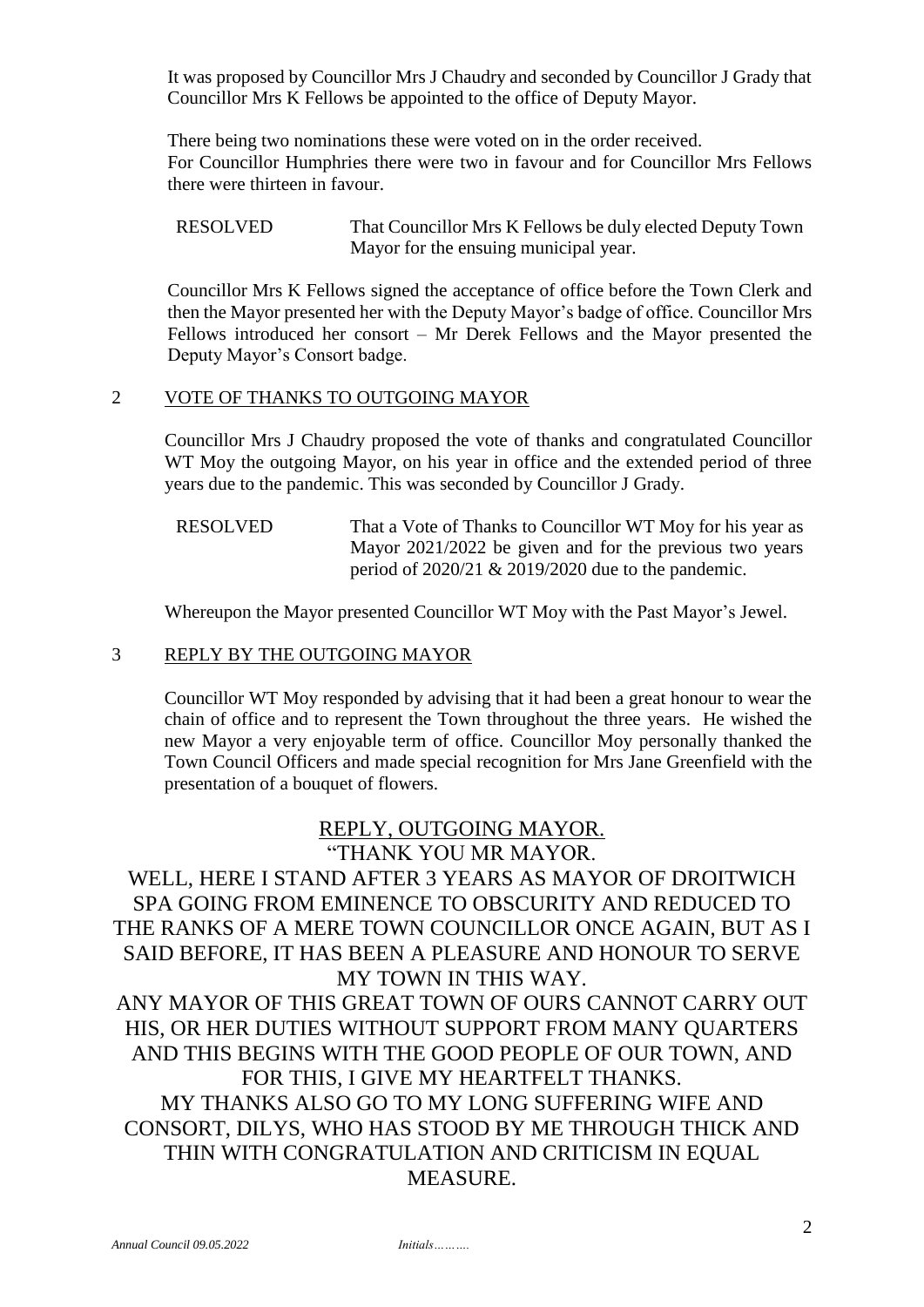I THANK THE REVEREND NIGEL BYARD AS COUNCIL CHAPLAIN FOR HIS SPIRITUAL GUIDANCE, AND OF COURSE MY FELLOW COUNCILLORS WHO WORK TIRELESLY IN THE BEST INTERESTS OF THIS TOWN AND IT'S RESIDENTS.

I CANNOT WIND UP WITHOUT MENTION OF OUR VOLUNTEERS AND STAFF IN THE TOURIST INFORMATION CENTRE AND MUSEUM AT ST RICHARDS HOUSE WHO, AGAIN WORK SO HARD TO SPREAD THE WORD TO RESIDENTS AND VISITORS ALIKE ON THE RICH HISTORY AND FACILITIES WITHIN OUR TOWN.

FINALLY, I WOULD LIKE TO THANK OUR OFFICERS FOR ALL THEIR GUIDANCE AND SUPPORT. MARK, OUR TOWN CLERK, ASSISTANTS, SHARON AND JANE AND, ALTHOUGH NOT AN OFFICER, ROB OUR LENGTHSMAN FOR HIS WILLINGNESS TO HELP OUT WHEN AND WHERE REQUIRED

AT THIS POINT, I SHOULD NOT SINGLE OUT ANY ONE PERSON FOR THEIR HELP AND SUPPORT BUT I WILL. THAT PERSON IS WHAT I LIKED TO CALL MY P.A. JANE GREENFIELD. JANE HAS HELPED ME WITH EVERY ASPECT OF MY DUTIES, ARRANGED MY ENGAGEMENTS, MY CHARITABLE EVENTS, LOOKED AFTER FINANCIAL MATTERS AND YES, UNDRESSED AND ROBED ME FOR EVERY CIVIC OCCASION. "WOULD YOU COME DOWN JANE PLEASE" (PRESENTATION) FINALLY, MR MAYOR, MAY I WISH YOU AND YOUR CONSORT THE VERY BEST FOR YOUR TERM IN OFFICE AND HOPE YOU ENJOY AS I HAVE.

Councillor GA Duffy - Mayor welcomed everyone and made the following Address: As Mayor, Councillor Bill Moy has chaired our council and represented our town for longer than I imagine he'd planned, giving optimistic and consistent leadership throughout COVID restrictions and many changed plans over the last three years.

To raise money for the Friends of the Lido and the Stroke Club, Bill and his consort Dylis have held some superbly lively events that have built raised the reputation of Droitwich Spa and salt with our neighbouring towns and councils seizing the opportunity to bring back the brine baths.

It is with huge honour that I thank Councillor Moy and Dylis for their three years serving Droitwich Spa as our Mayor and Consort and look forward to his continued passion for our town in his work on the council.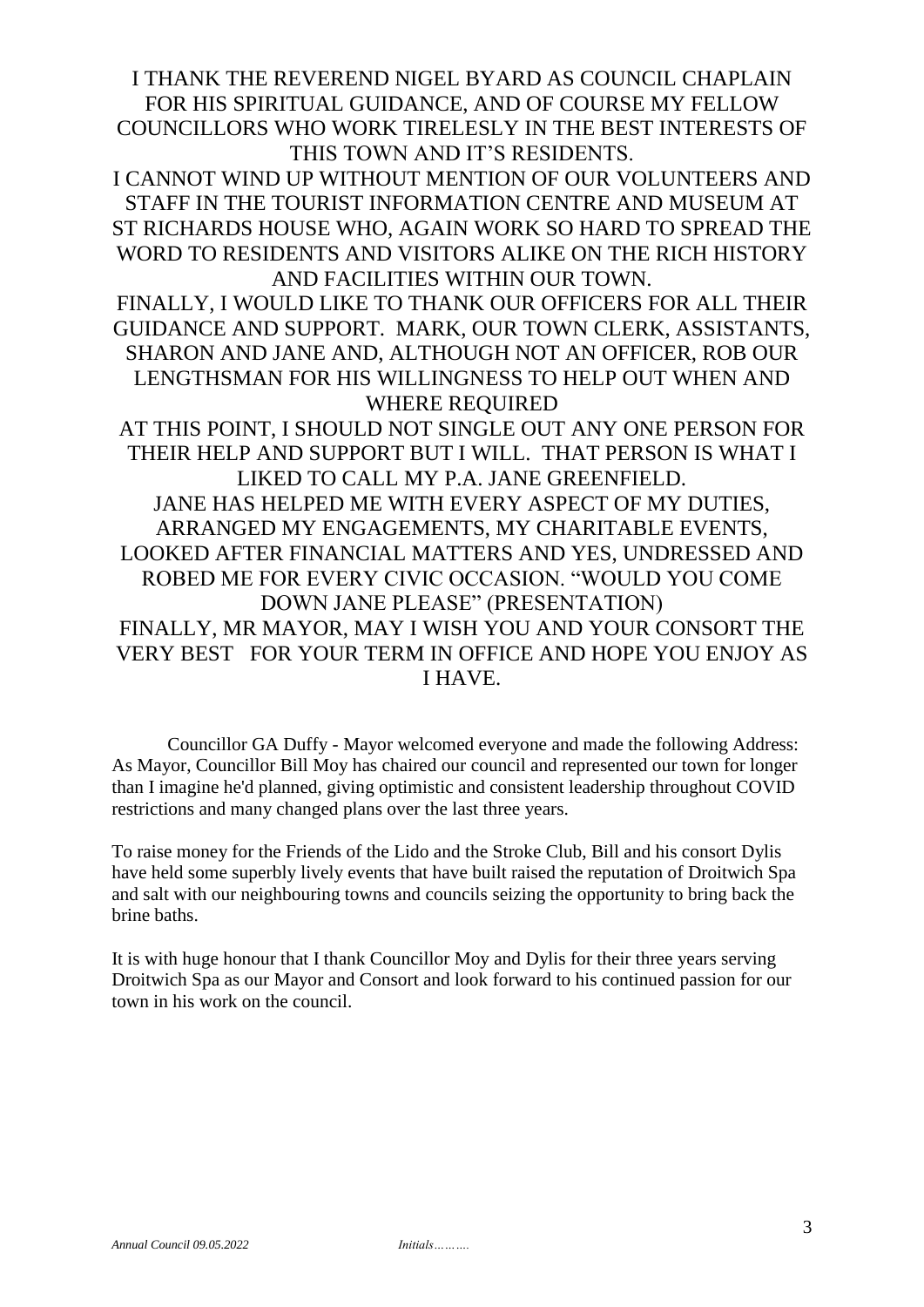## 4. POLITICAL PARTY LEADERSHIP

# RESOLVED That it be noted that the Leadership of each political party on the Town Council is as follows:- Councillor A Sinton Conservative Councillor A Humphries, Labour Councillor RP Hopkins, Liberal Democrat

#### 5. APPOINTMENT OF STANDING COMMITTEES

On a proposition by Councillor AM Sinton, seconded by Councillor Mrs C Bowden, it was

RESOLVED (1) That the three Standing Committees be constituted as follows, each having nine members, Mayor as ex-officio on each: The Grants Sub Committee comprises six members.

> Planning Committee Community and Amenities Committee Resources Committee.

- (2) That the membership of the Council's Standing Committees for the ensuing municipal year be in accordance with the list attached as Appendix 'A' to these Minutes, including the Chairmanship and Vice-Chairmanship thereof.
- (3) That the Grants Appraisal Panel be re-appointed in accordance with the list attached as Appendix A to these Minutes, including the Chairmanship thereof.

#### 6. REPRESENTATION ON OTHER BODIES

The list of representatives on other bodies was considered.

It was proposed by Councillor EJ Bowden and seconded by Councillor DM Craigie, that the amended list of nominations be approved. The Town Clerk updated that two amendments had been made to the previous period's list for the Representatives on Outside Bodies, these being the changes made to read "Droitwich Arts Network (DAN)" & "Droitwich Spa Neighbourhood Plan (including responsibility for communication & liaison)".

RESOLVED That the list of Representatives on Outside Bodies attached at Appendix B be approved including the aforementioned adjustments.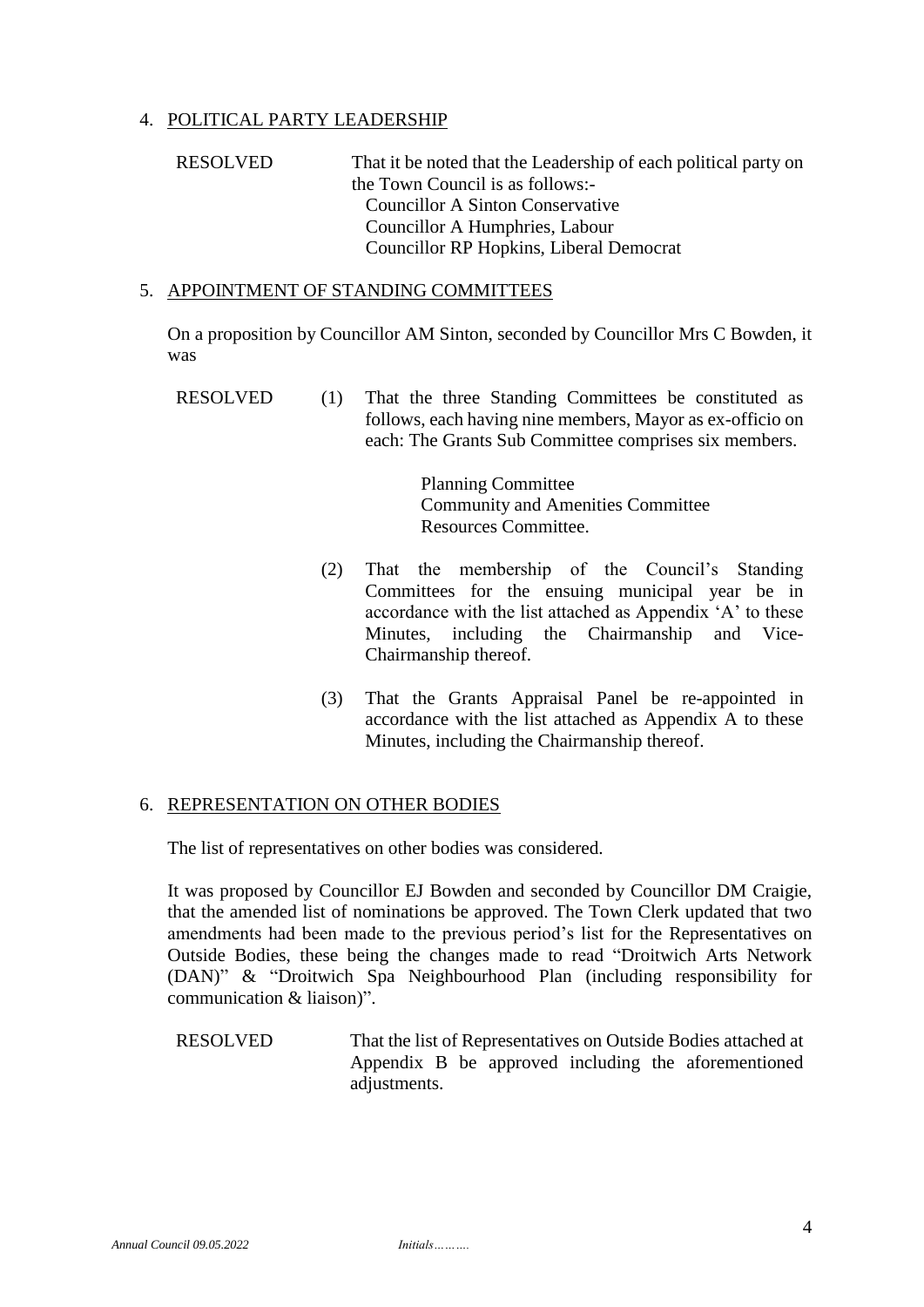### 7. PROGRAMME OF COUNCIL AND COMMITTEE MEETINGS 2022/2023

It was proposed by Councillor Mrs K Fellows and seconded by Councillor J Grady

RESOLVED That the Programme of Council and Committee Meetings for 2022/2023 attached as Appendix C be approved.

### 8. COMMUNICATIONS FROM THE MAYOR

There were none.

The meeting closed at 7.48 pm.

The Mayor thanked everyone for attending and advised that he was looking forward to celebrating the start of his Mayoral year with those joining him in the John Corbett Room afterwards for drinks.

Chairman of Council 20 June 2022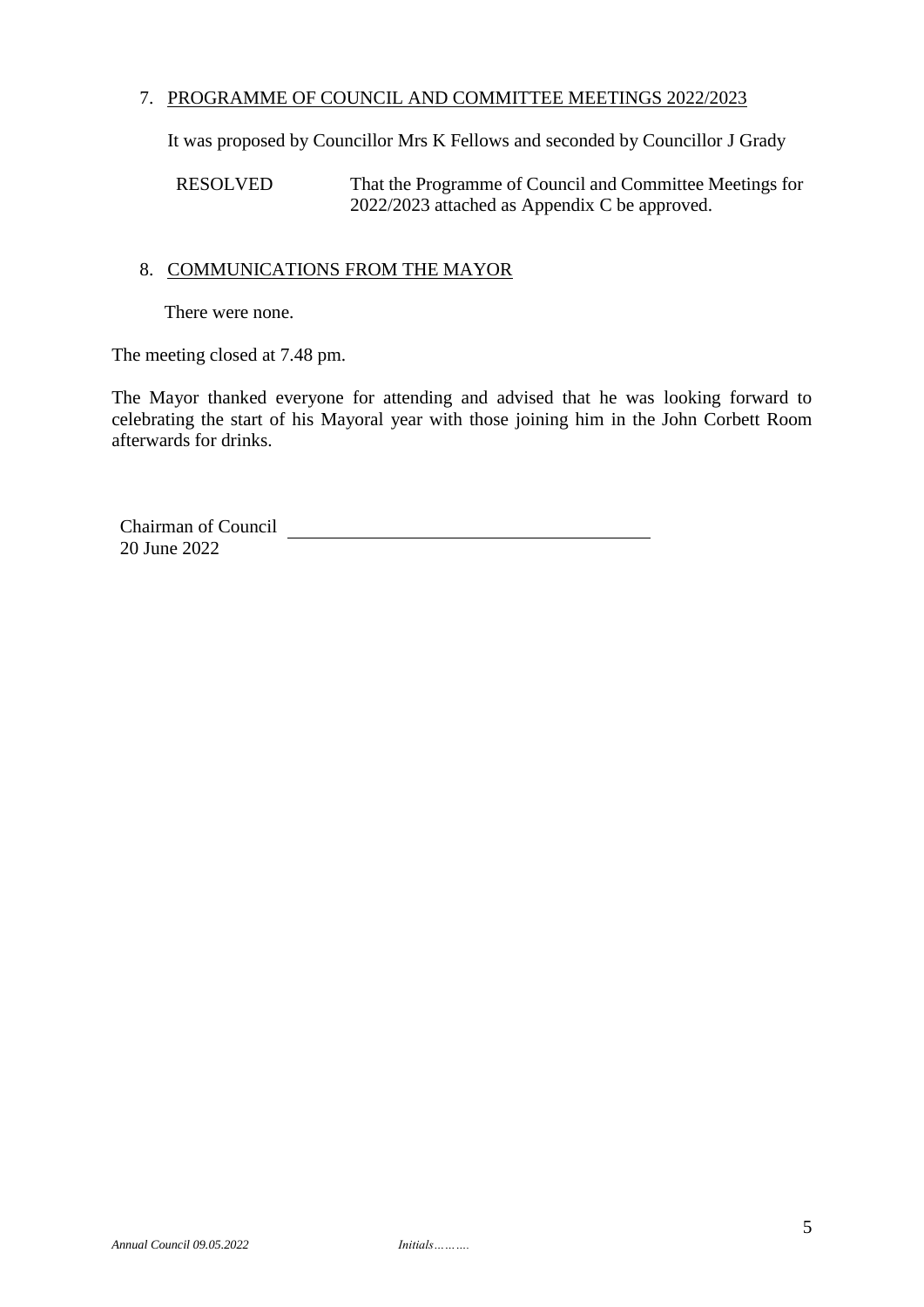#### Droitwich Spa Town Council - Annual Meeting 9 May 2022 Minute 5 – Membership of Committees 2022/23

Planning Committee *(9 Members, including The Mayor, Ex-officio)* Councillors: GR Brookes- Chairman Mrs J Chaudry – Vice Chairman G Beale Mrs C Bowden Mrs K Fellows J Grady RP Hopkins A Humphries GA Duffy - Mayor (Ex -officio)

Community & Amenities Committee

*(9 Members, including The Mayor, Ex-officio)* Councillors: Mrs C Bowden- Chairman RJ Morris– Vice-Chairman EJ Bowden DM Craigie Mrs K Fellows NR Griffiths AH Laird CM Murray GA Duffy – Mayor (Ex-officio)

#### Resources Committee

*(9 Members, including The Mayor, Ex-officio)* Councillors: WT Moy - Chairman Mrs K Fellows – Vice-Chairman RG Beale EJ Bowden G R Brookes Mrs JM Chaudry RP Hopkins A Humphries GA Duffy- Mayor (Ex-officio)

#### Grants Appraisal Panel (Community & Amenities Committee)

*(6 Members,)* RJ Morris – Chairman Mrs C Bowden EJ Bowden AH Laird GA Duffy - Mayor CM Murray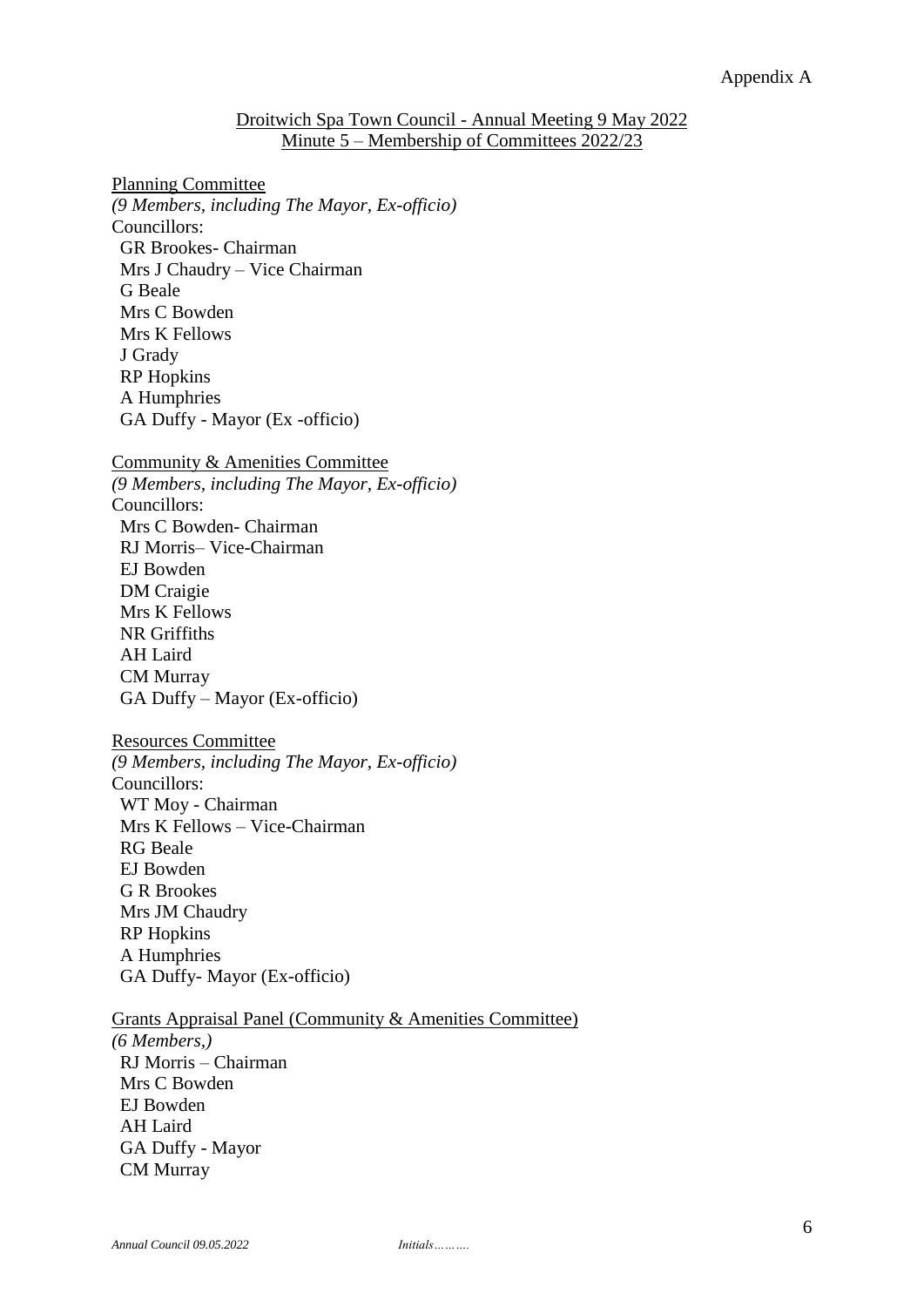# Appendix B

# Droitwich Spa Town Council - Annual Meeting 9 May 2022 – Minute 6

| <b>Organisation</b>                                                                           | Representatives 2022/2023         |
|-----------------------------------------------------------------------------------------------|-----------------------------------|
| Droitwich Arts Network (DAN)                                                                  | Cllr GA Duffy                     |
| Fair Trade Organisation (Droitwich Branch)                                                    | <b>Cllr NR Griffiths</b>          |
| Droitwich Spa Area Young People's Action<br>Group                                             | Cllr RJ Morris & Cllr DM Craigie  |
| <b>Youth Council</b>                                                                          | Cllr RJ Morris                    |
| Droitwich Spa Twinning Association (Bad<br>Emms & Voiron)                                     | Mayor (Ex Officio as President)   |
| Droitwich Spa Neighbourhood Plan (including<br>responsibility for communication $\&$ liaison) | <b>Cllr GR Brookes</b>            |
| <b>High School Community Cabin Management</b><br>Committee                                    | Cllr DM Craigie & Cllr RP Hopkins |
| Friends of Droitwich Spa Railway Station                                                      | <b>Cllr RJ Morris</b>             |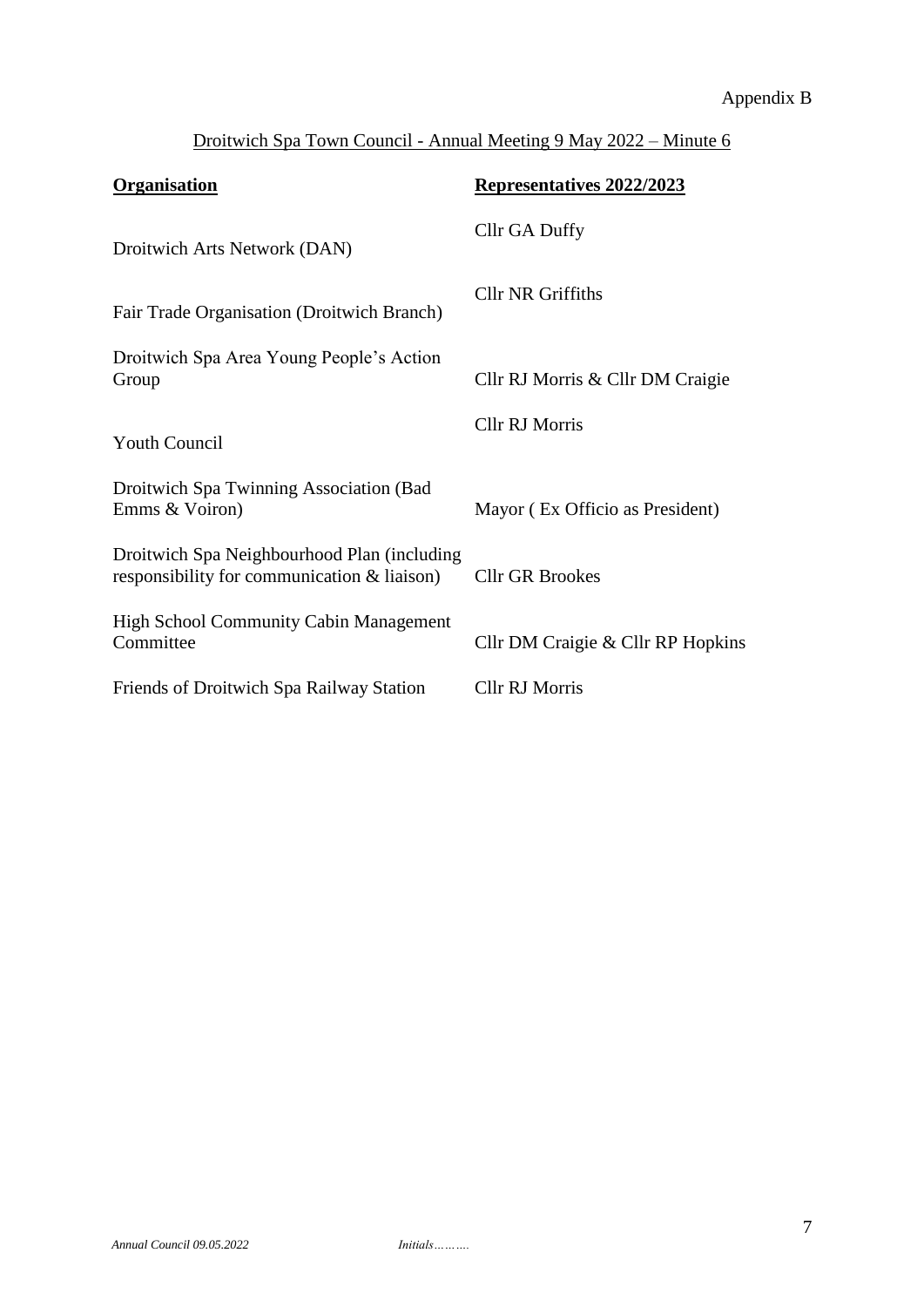# **DROITWICH SPA TOWN COUNCIL - CALENDAR OF MEETINGS 2022 – 2023**

Town Council & Standing Committees meet on Mondays at 6pm in the Council Chamber (except the Annual Meeting which is held in the Community Hall\*) The Town Meeting takes place at 7pm in the Community Hall\*\*

Sub-Committees and Panels etc meet at times to suit.

#### Please note:

- 1. The Annual Accounts must be approved by Council by 30 June in each year.
- 2. Precept requests, and therefore the Financial Estimates for the following year, are now to be finalised by the end of January each year.

| 3. MAY 2022       |                                            | <b>JUNE 2022</b>     |                                             |  |
|-------------------|--------------------------------------------|----------------------|---------------------------------------------|--|
| 02                | <b>Bank Holiday</b>                        | 02                   | <b>Bank Holiday</b>                         |  |
| 09                | Town Meeting**                             | 03                   | <b>Bank Holiday</b>                         |  |
| 09                | Annual Council*                            | 06                   | <b>Grants Appraisal Panel</b>               |  |
|                   |                                            | 13                   | <b>Planning Committee</b>                   |  |
|                   |                                            |                      | <b>Community &amp; Amenities Committee</b>  |  |
|                   |                                            | 13                   | (Sub-Cttee appointments etc)                |  |
|                   |                                            | 13 <sup>°</sup>      | <b>Resources Committee</b>                  |  |
|                   |                                            | 20                   | Council (Annual Accounts)                   |  |
| <b>JULY 2022</b>  |                                            |                      | <b>AUGUST 2022</b>                          |  |
| 04                | <b>Planning Committee</b>                  | 29                   | <b>Bank Holiday</b>                         |  |
| 04                | <b>Community &amp; Amenities Committee</b> |                      |                                             |  |
| 25                | <b>Planning Committee</b>                  |                      |                                             |  |
| 25                | <b>Resources Committee</b>                 |                      |                                             |  |
|                   | <b>SEPTEMBER 2022</b>                      | <b>OCTOBER 2022</b>  |                                             |  |
| 05                | <b>Grants Appraisal Panel</b>              | 10 <sup>1</sup>      | <b>Planning Committee</b>                   |  |
| 12 <sub>1</sub>   | <b>Planning Committee</b>                  | 10                   | <b>Resources Committee</b>                  |  |
| 12 <sub>2</sub>   | <b>Community &amp; Amenities Committee</b> | 24                   | <b>Grants Appraisal Panel [if required]</b> |  |
| 26                | Council                                    |                      |                                             |  |
|                   | <b>NOVEMBER 2022</b>                       | <b>DECEMBER 2022</b> |                                             |  |
| 07 <sub>1</sub>   | <b>Planning Committee</b>                  | 05 <sub>1</sub>      | <b>Planning Committee</b>                   |  |
| 07                | <b>Community &amp; Amenities Committee</b> | 05                   | <b>Resources Committee</b>                  |  |
|                   |                                            | 12 <sup>2</sup>      | Council                                     |  |
|                   | <b>JANUARY 2023</b>                        | <b>FEBRUARY 2023</b> |                                             |  |
| 16                | <b>Planning Committee</b>                  | 06                   | <b>Planning Committee</b>                   |  |
|                   | <b>Community &amp; Amenities Committee</b> |                      |                                             |  |
| 16 <sup>°</sup>   | (Budget Estimates and Precept)             | 06                   | <b>Resources Committee</b>                  |  |
|                   | <b>Resources Committee</b>                 |                      |                                             |  |
| 16                | (Budget Estimates and Precept)             | 27                   | <b>Planning Committee</b>                   |  |
|                   | Council (Budget Estimates and              |                      |                                             |  |
| 23                | Precept)                                   | 27                   | <b>Community &amp; Amenities Committee</b>  |  |
|                   |                                            | 27                   | <b>Resources Committee</b>                  |  |
| <b>MARCH 2023</b> |                                            | <b>APRIL 2023</b>    |                                             |  |
| 13                | Town Meeting**                             | 03                   | <b>Planning Committee</b>                   |  |
|                   |                                            | 03                   | <b>Resources Committee</b>                  |  |
|                   |                                            | 07                   | <b>Bank Holiday</b>                         |  |